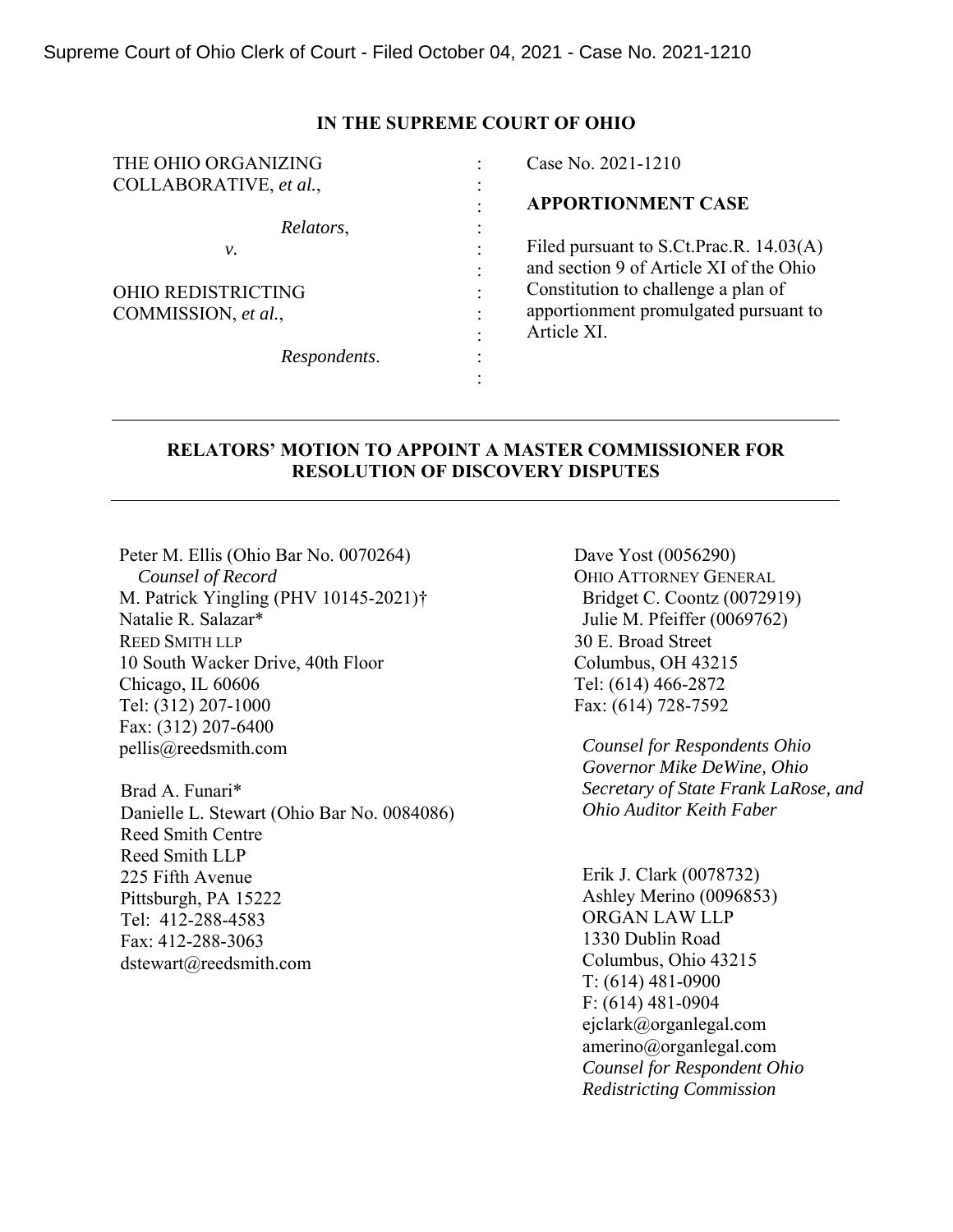Brian A. Sutherland (PHV 25406-2021)† REED SMITH LLP 101 Second Street, Suite 1800 San Francisco, CA 94105 Tel: (415) 543-8700 Fax: (415) 391-8269 bsutherland@reedsmith.com

Ben R. Fliegel\* REED SMITH LLP 355 South Grand Avenue, Suite 2900 Los Angeles, CA 90071 Tel: (213) 457-8000 Fax: (213) 457-8080 bfliegel@reedsmith.com

Alicia L. Bannon (PHV 25409-2021)\* Yurij Rudensky (PHV 25422-2021)\* Michael Li (PHV 25430-2021)\* Ethan Herenstein\*<br>BRENNAN CENTER FOR JUSTICE AT NYU SCHOOL OF LAW 120 Broadway, Suite 1750 New York, NY 10271 Tel: (646) 292-8310 Fax: (212) 463-7308 alicia.bannon@nyu.edu

*Attorneys for Relators \*Pro Hac Vice Motion Forthcoming* †*Pro Hac Vice Motion Pending* 

W. Stuart Dornette (0002955) Beth A. Bryan (0082076) Philip D. Williamson (0097174) TAFT STETTINIUS & HOLLISTER LLP 425 Walnut St., Suite 1800 Cincinnati, Ohio 45202-3957 T: (513) 381-2838 dornette@taftlaw.com bryan@taftlaw.com pwilliamson@taftlaw.com

Phillip J. Strach Thomas A. Farr John E. Branch, III Alyssa M. Riggins NELSON MULLINS RILEY & SCARBOROUGH LLP 4140 Parklake Ave., Suite 200 Raleigh, North Carolina 27612 phil.strach@nelsonmullins.com tom.farr@nelsonmullins.com john.branch@nelsonmullins.com alyssa.riggins@nelsonmullins.com T: (919) 329-3812 *Counsel for Respondents Senate President Matt Huffman and House Speaker Robert Cupp*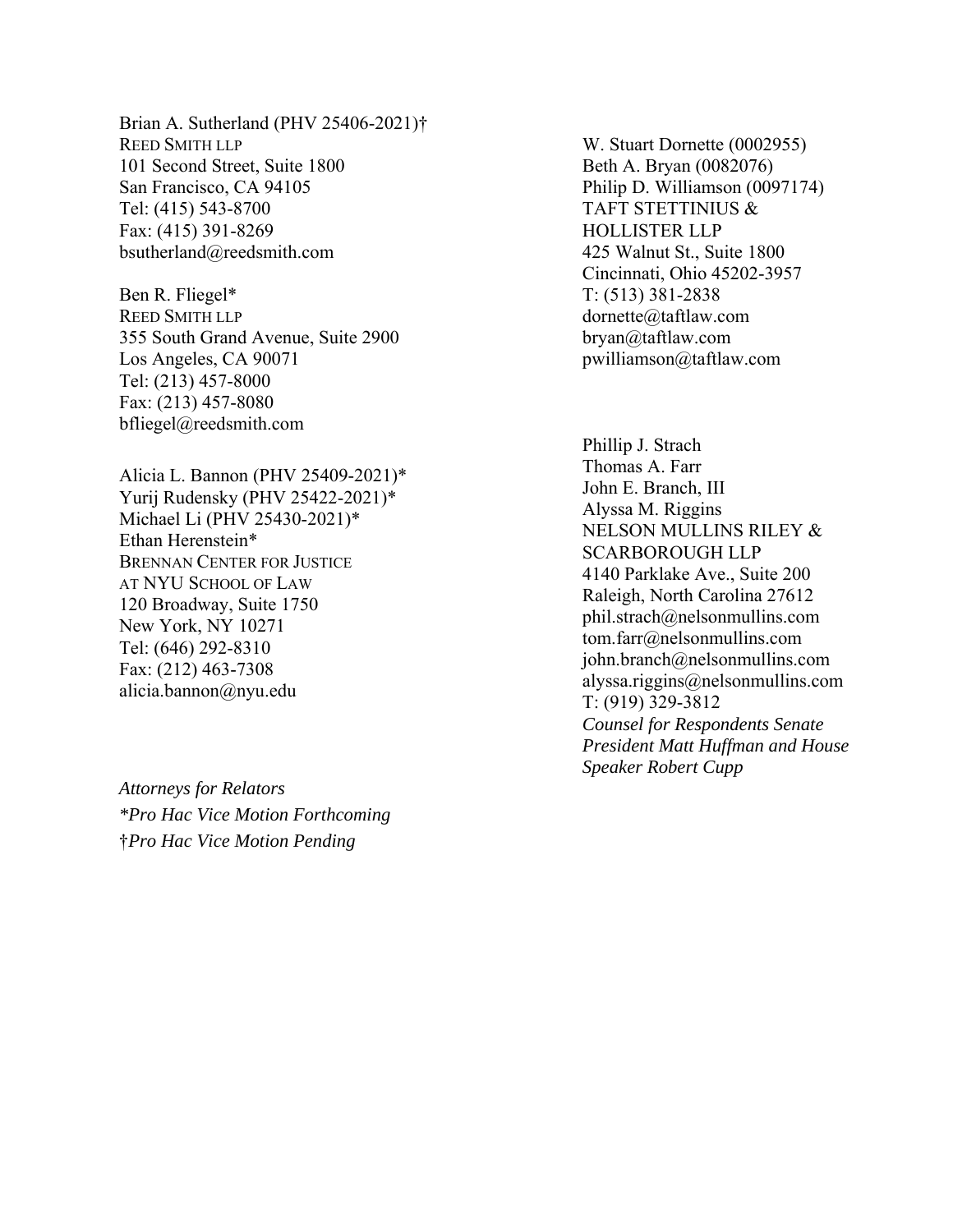## **RELATORS' MOTION TO APPOINT A MASTER COMMISSIONER FOR RESOLUTION OF DISCOVERY DISPUTES**

Pursuant to S.Ct.Prac.R. 14.03(C)(1), relators the Ohio Organizing Collaborative *et al.* hereby move this Court for an order referring this apportionment case to a master commissioner for resolution of discovery disputes. A discovery dispute has arisen in this apportionment case and in the other two apportionment cases filed contemporaneously with this one, case nos. 2021- 1193 and 2021-1198. Counsel for relators in these cases met and conferred with counsel for respondents on Friday, October 1, 2021, concerning discovery. At that meeting, respondents' counsel stated that they construed this Court's scheduling orders as foreclosing discovery and that, on that basis, respondents would not respond to any of relators' document requests or interrogatories or sit for depositions absent an order from this Court. Although respondents expressed a willingness to reach a compromise on terms satisfactory to them, no compromise was reached nor realistically can be reached so long as respondents contend that they have no legal obligation to respond to any discovery whatsoever.

Because respondents' stated position presents a concrete, threshold legal dispute whether discovery is allowed in this apportionment case—relators respectfully request the appointment of a master commissioner. If the Court grants the motion, relators also request a discovery hearing before the master commissioner at the earliest possible date, as time is of the essence. Respondents should not be able to avoid their discovery obligations by running out the clock. A memorandum in support of this motion is attached.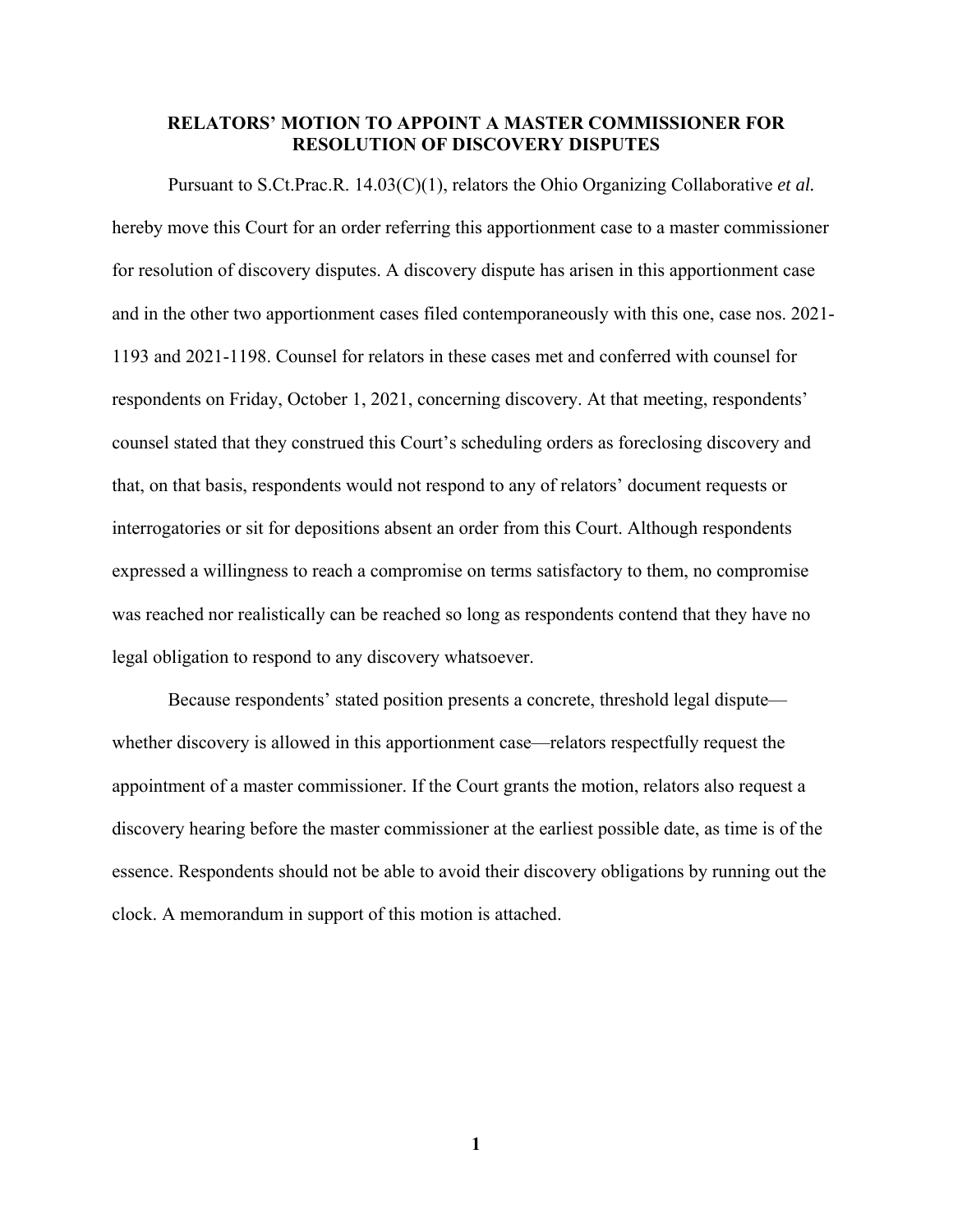Dated: October 4, 2021

Respectfully submitted,

/s/ Danielle L. Stewart

Danielle L. Stewart (Ohio Bar No. 0084086) Reed Smith LLP Reed Smith Centre 225 Fifth Avenue Pittsburgh, PA 15222 Tel: 412-288-4583 Fax: 412-288-3063 dstewart@reedsmith.com

*Attorneys for Relators*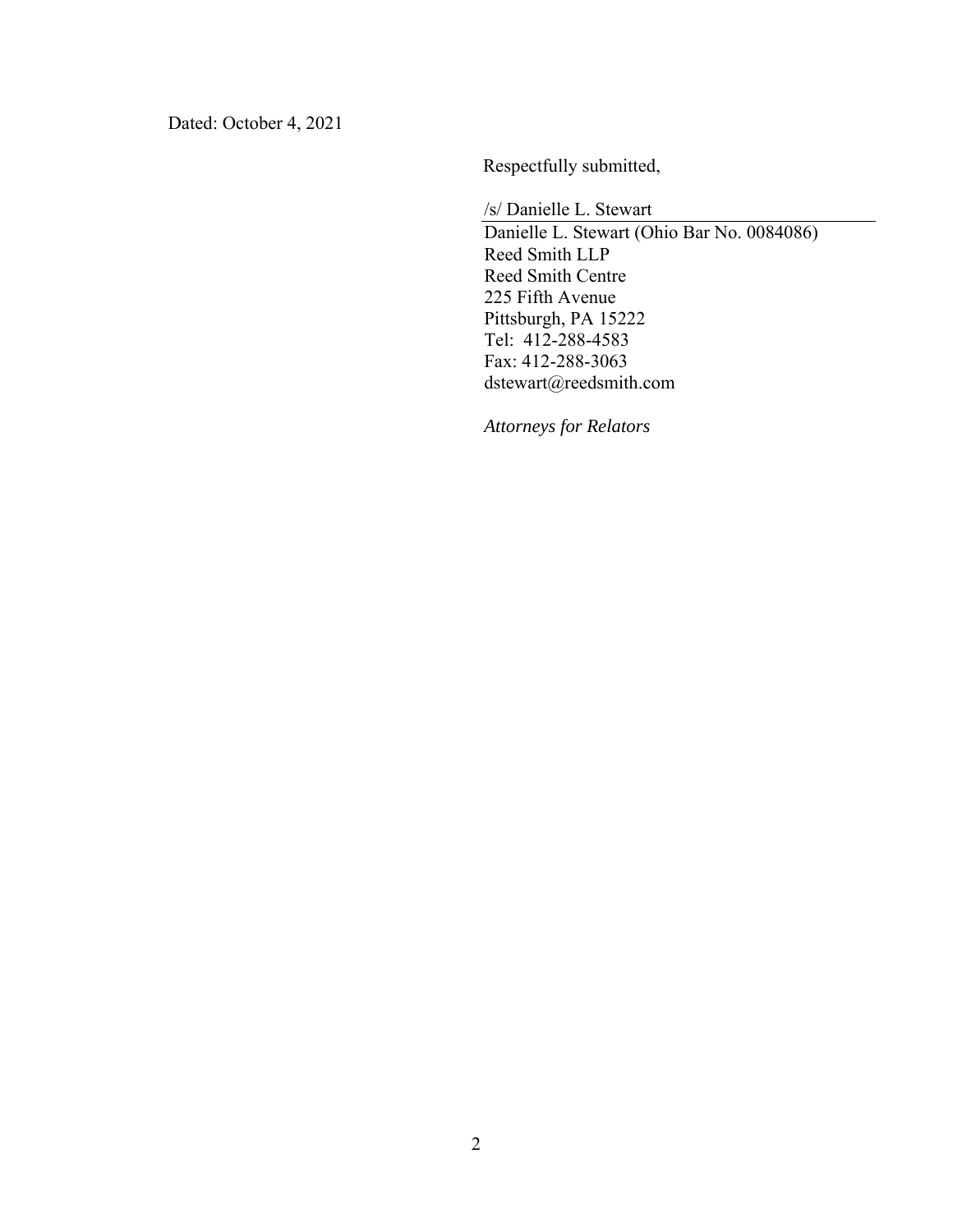### **MEMORANDUM IN SUPPORT**

 This is an apportionment case arising under Article XI, Section 9 of the Ohio Constitution and S.Ct.Prac.R. 14.03. The question presented by this motion is whether relators may take discovery in this apportionment case. This Court should answer that question in the affirmative and appoint a master commissioner to resolve discovery disputes. *See* S.Ct.Prac.R.  $14.03(C)(1)$ .

#### **BACKGROUND**

The Ohio Constitution prohibits partisan gerrymandering. In 2015, Ohio citizens amended the Constitution to create new judicial remedies for any violation of the Ohio Constitution, including any violation of Ohio's bill of rights under Article I. *See* Ohio Const., Art. XI, §§ 3(B)(2), 9(B), 9(D)(3). And Section 6 of Article XI of the Ohio Constitution further provides that the Ohio Redistricting Commission "shall attempt to draw a general assembly district plan" that meets three standards, so long as meeting those standards would not violate the district standards described in Sections 2, 3, 4, 5, and 7 of Article XI. *See* Ohio Const., Art. XI, § 6. One of the three "Section 6" standards is that "[n]o general assembly district plan shall be drawn primarily to favor or disfavor a political party." Ohio Const., Art. XI, § 6(A). Another one of the Section 6 standards is that "[t]he statewide proportion of districts whose voters, based on statewide state and federal partisan general election results during the last ten years, favor each political party shall correspond closely to the statewide preferences of the voters of Ohio." Ohio Const., Art. XI,  $\S$  6(B).

Relators' complaint in this apportionment case asserts three causes of action. In the first, relators allege that the Commission's General Assembly district plan violates Article I, Section 2 of the Ohio Constitution because the plan does not institute government or draw districts for the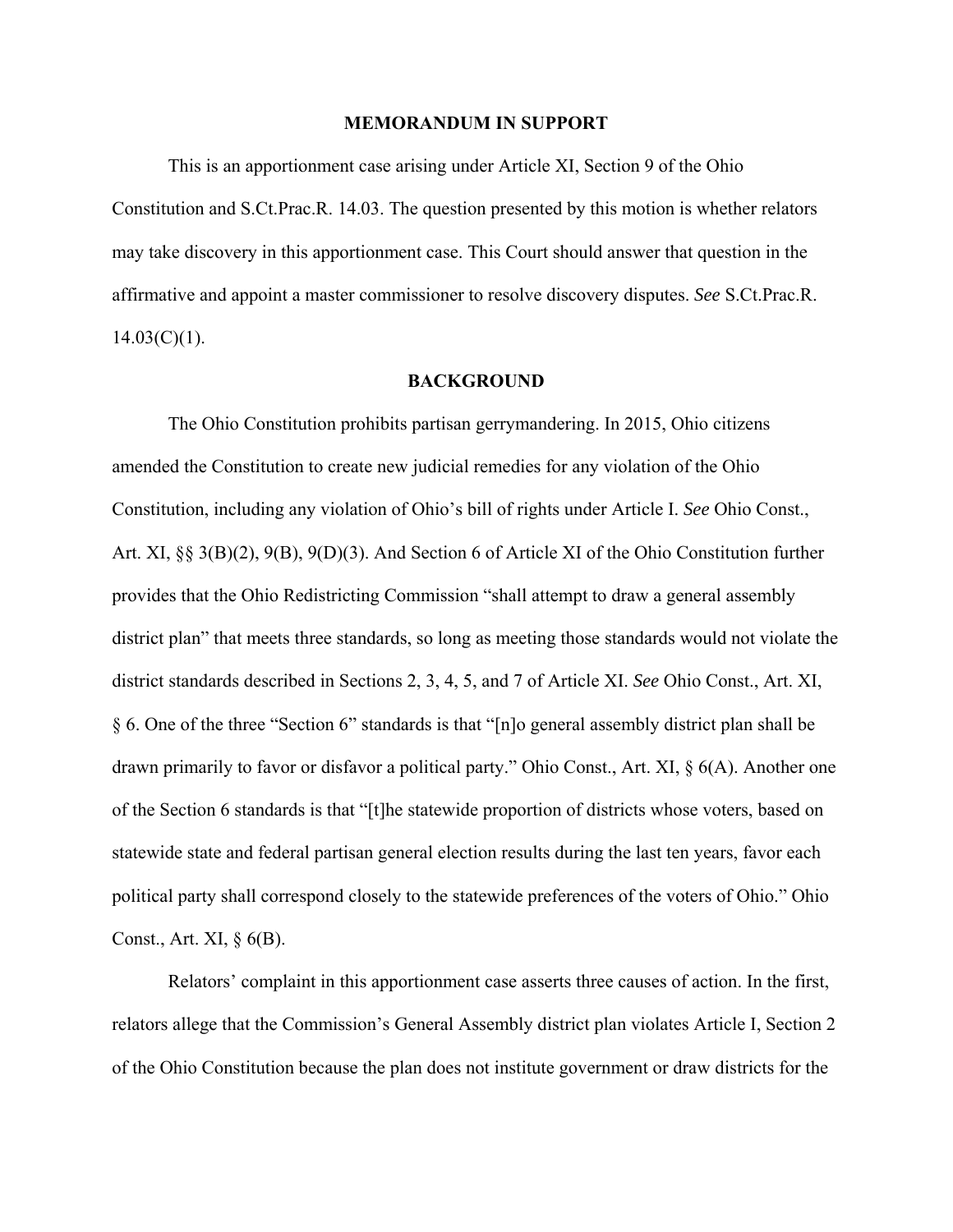equal protection and benefit of the people. Compl. ¶¶ 71-76. In the second, relators allege that the Commission's plan violates Article I, Sections 3 and 11 of the Ohio Constitution because the plan subjects relators and organizational members who tend to vote for Democratic candidates to disfavored treatment because of their expression of political views and voting history. Compl. ¶¶ 77-80. In the third, relators allege that the Commission's plan violates Article XI, Sections 6 of the Ohio Constitution because the Commission did not attempt to draw a General Assembly district plan that comports with the standards in that Section. Compl.  $\P\P$  81-84.<sup>1</sup>

On September 27, 2021, relators filed their motion for a scheduling order, asking this Court to adopt a schedule that provided deadlines for expert disclosures, document requests, and interrogatories. The Commission's response to the motion argued that "fact discovery should be stayed" so that the Court could "first consider threshold legal issues pertaining to Relators' Complaint …." Commission Opp. 1. The Commission also argued that discovery deadlines were unnecessary because the parties could work together to complete discovery and "to the extent unresolvable discovery disputes arise as this case proceeds, a Master Commissioner could be appointed to resolve those disputes in a timely fashion to keep the case on schedule." *Id.* at 2.

Respondents DeWine, LaRose, and Faber responded to relators' motion for a scheduling order in this apportionment case by referring the Court to their response in the *League of Women Voters* case (No. 2021-1193), in which they argued that the proposed schedule "contains" numerous (and unnecessary) internal discovery deadlines." Response to Relators' Motion for

 $\overline{a}$ 

<sup>&</sup>lt;sup>1</sup> The other apportionment cases contemporaneously filed in this Court (Nos. 2021-1193 and 2021-1198) do *not* assert a claim based on violations of Article I, Section 2 of the Ohio Constitution (equal protection and benefit) or a claim based on violations of Article I, Sections 3 and 11 of the Ohio Constitution (free speech and assembly). Accordingly, while discovery in the three apportionment cases will be similar and is based on a common nucleus of operative facts, relators the Ohio Organizing Collaborative *et al.* need to brief their distinct claims separately and plan to file a motion for oral argument on their distinct claims at an appropriate time.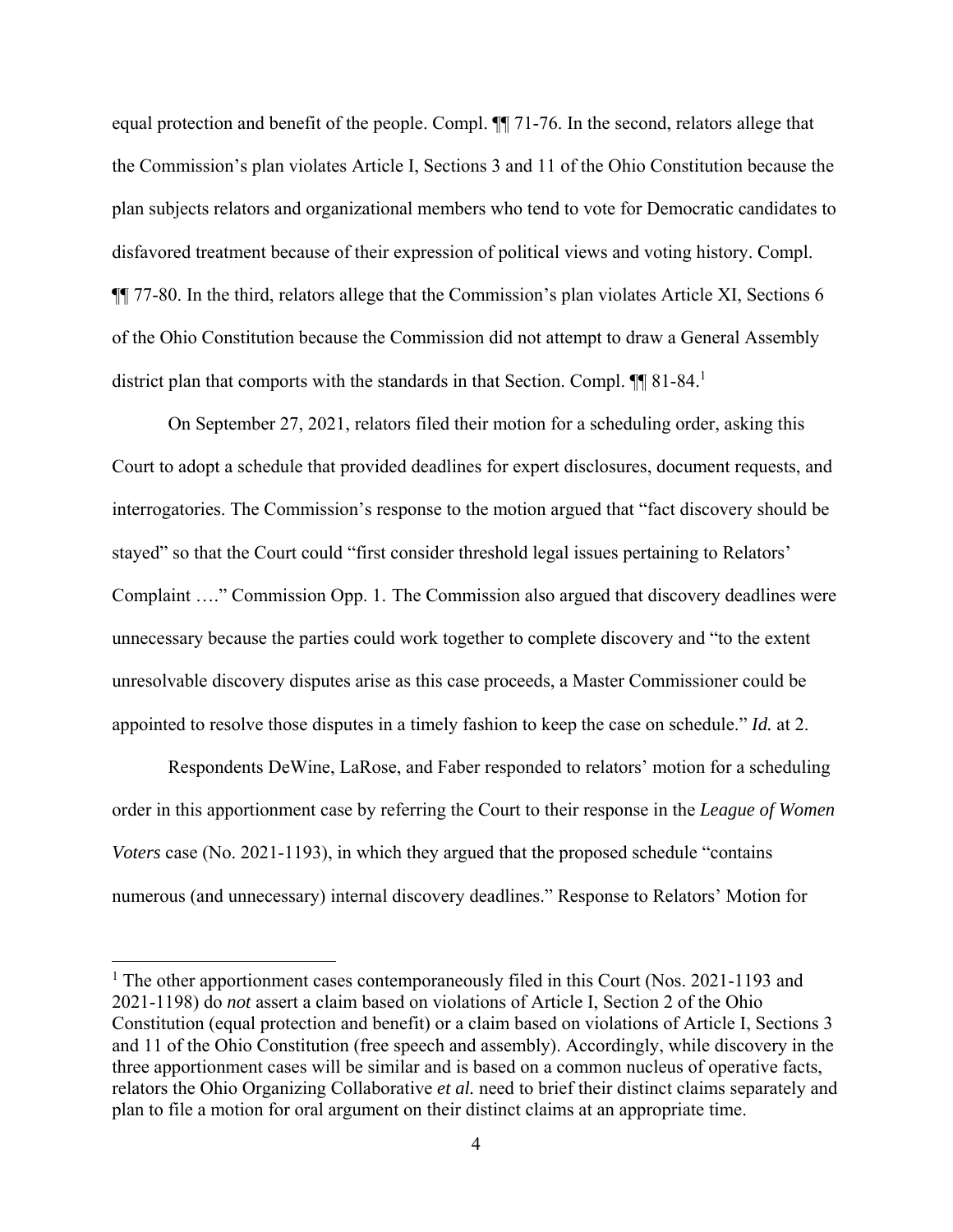Scheduling Order by Respondents DeWine, LaRose and Faber, at 2, *League of Women Voters of Ohio v. Ohio Redistricting Commission*, No. 2021-1193 (Sept. 28, 2021). "The Statewide Elected Officials propose that a master commissioner be utilized to handle any unresolved discovery matters that may arise during the discovery period." *Id.*

Respondents Huffman and Cupp responded to relators' motion for a scheduling order in this apportionment case by referring the Court to their response in the *League of Women Voters* case (No. 2021-1193), in which they asserted that "[t]his action is patently improper because it relies solely on Section 6 of Article XI of the Ohio Constitution." Response of Respondents Matt Huffman, President of the Ohio Senate, and Robert R. Cupp, Speaker of the Ohio House of Representatives, to Relators' Motion for Scheduling Order, at 2, *League of Women Voters of Ohio v. Ohio Redistricting Commission*, No. 2021-1193 (Sept. 28, 2021). Respondents Huffman and Cupp asked the Court to stay discovery and set a briefing schedule on their proposed motion to dismiss. *See id.* Alternatively, they requested an extension of deadlines contemplated in relators' scheduling motion. *See id.* at 2-3.

This Court concluded, *sua sponte*, that S.Ct.Prac.R. 14.03(B) required it to issue an order setting a schedule for the filing of briefs and evidence in the case. Accordingly, it set a schedule for filing evidence and briefs and denied the scheduling motion as "moot." Order, *Ohio Organizing Collaborative v. Ohio Redistricting Commission*, No. 2021-1210 (Sept. 29, 2021).

On October 1, 2021, relators' counsel met and conferred with counsel for (1) the Commission; (2) respondents DeWine, LaRose, and Faber; and (3) respondents Huffman and Cupp. At that meeting, counsel for respondents Huffman and Cupp stated that respondents construed this Court's scheduling orders as foreclosing discovery and that, on that basis, respondents would not respond to any of relators' document requests or interrogatories or sit for

5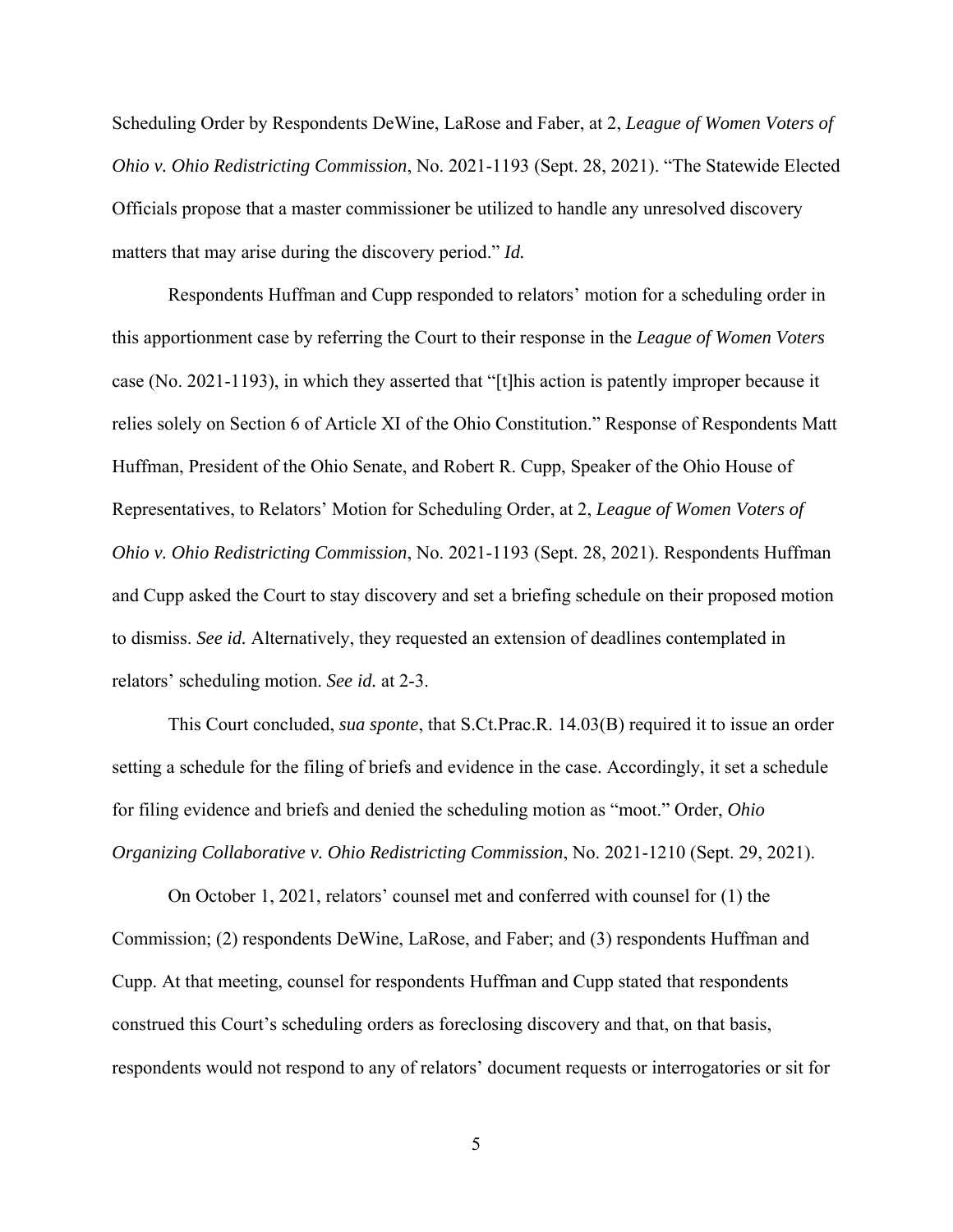depositions absent an order from this Court. Although respondents expressed a willingness to reach a compromise on terms satisfactory to them, no compromise was reached.

#### **LAW & ARGUMENT**

 This Court's ruling is necessary to resolve the threshold legal question of whether Ohio law permits *any* discovery in this apportionment case. This Court should conclude that Ohio law authorizes discovery in this and other apportionment cases. And it should appoint a master commissioner to resolve particular discovery disputes among the parties.

#### **I. This Court's Rules and Orders Allow Discovery**

The Court's order in this case dated September 27, 2021, states that "Rules of Practice of the Supreme Court of Ohio shall govern the procedure and form of documents filed in this action" and "[t]he Ohio Rules of Civil Procedure shall supplement the Rules of Practice of the Supreme Court of Ohio for this case, unless clearly inapplicable." This Court's Rules of Practice provide that the Court "may refer apportionment cases to a master commissioner for any purpose, including resolution of *discovery disputes*." S.Ct.Prac.R. 14.03(C)(1) (emphasis added). This provision would be superfluous if Ohio law does not permit discovery in apportionment cases. After all, without discovery, there can be no discovery disputes. Therefore, this Court's rules contemplate and authorize discovery.

In addition, "[p]arties have a right to liberal discovery of information under the Rules of Civil Procedure." *Ward v. Summa Health Sys.*, 2010-Ohio-6275, 128 Ohio St. 3d 212, 214, 943 N.E.2d 514, 517, ¶ 9. The Ohio Rules of Civil Procedure provide that parties may obtain discovery by deposition, document requests, requests for admission, and interrogatories. Ohio R. Civ. P. 26(A). Unless otherwise limited by court order, parties may obtain discovery regarding any non-privileged matter that is relevant and proportional to the needs of the case. Ohio R. Civ.

6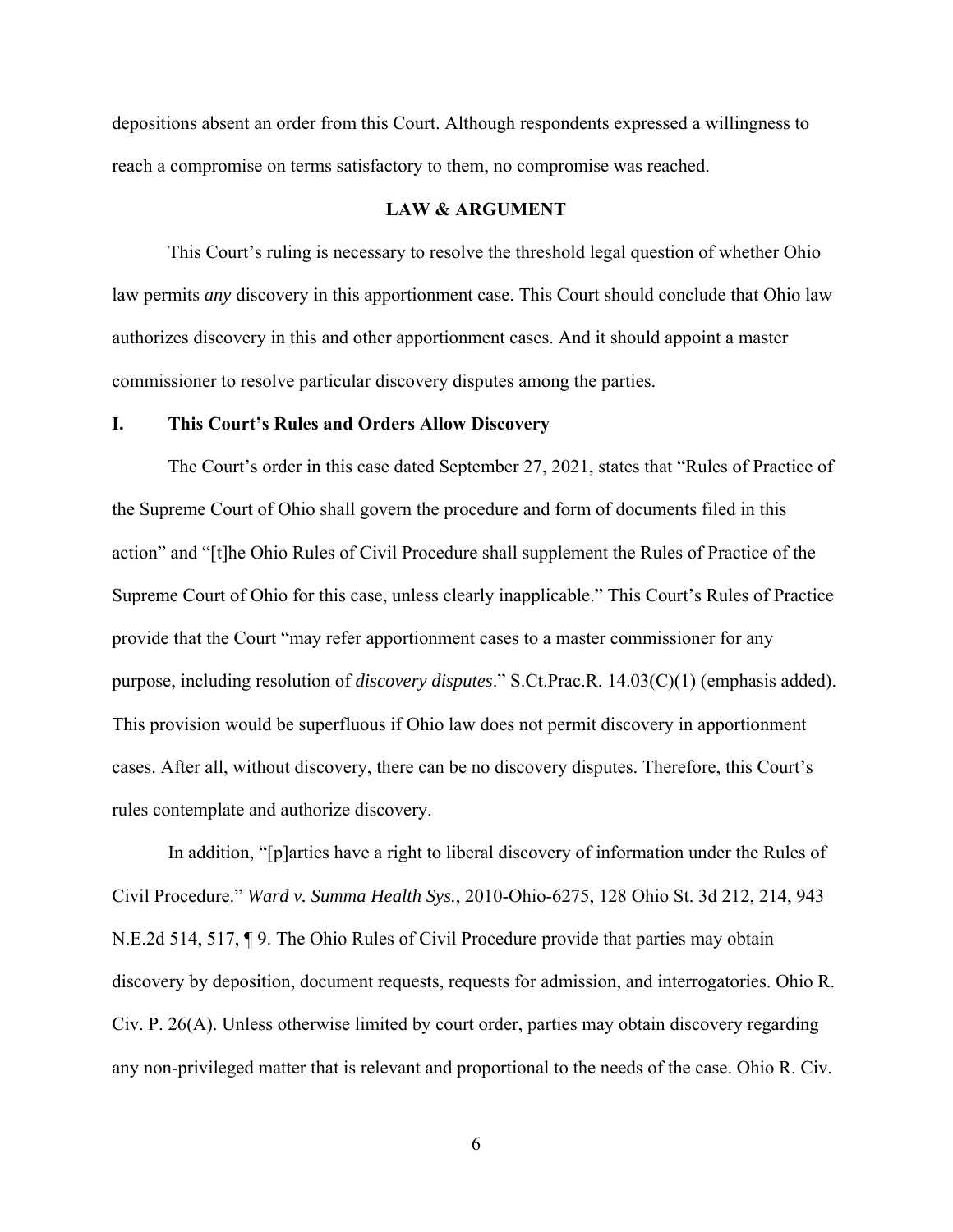P. 26(B). No court order limits discovery here. This Court denied relators' motion for a scheduling order as "moot," but that order was not a ruling on the merits of the proposed scheduling deadlines, much less was it an order foreclosing discovery. This Court does not "give opinions upon moot questions" [*Miner v. Witt*, 82 Ohio St. 237, 238, 92 N.E. 21, 22 (1910)] and, having determined that relators' motion for a scheduling order was moot, it gave no opinion on the underlying merits of that motion.

# **II. The Master Commissioner Should Decide Whether Relators' Document Requests Are Relevant and Proportional to the Needs of This Case**

The Commission and individual Commissioners have facts in their possession that are relevant to relators' claims because the Constitution charges them with the obligation to "draft the proposed plan in the manner prescribed in [Article XI]." Ohio Const. Art. XI, § 1(C). The Commissioners have personal knowledge of whether and how they evaluated and drafted the plan that they introduced to the public and ultimately adopted. If they did not participate in drafting the plan or have no knowledge of the plan that they voted to adopt as Ohio's plan, that too would be relevant.

Relators seek discovery to determine whether the facts in respondents' sole possession show that, in enacting the General Assembly district plan, respondents intended to subject relators to disparate treatment based on their political affiliations and expression and whether respondents made any attempt to comply with the standards set forth in Section 6 of Article XI of the Ohio Constitution. Relators will argue that Ohio's Constitution prohibits intentional gerrymandering of districts to dilute the votes of citizens affiliated with a disfavored political party. *See* Compl. ¶¶ 71-84. The Commissioners' participation in drafting the adopted plan, if any, is relevant to these claims.

7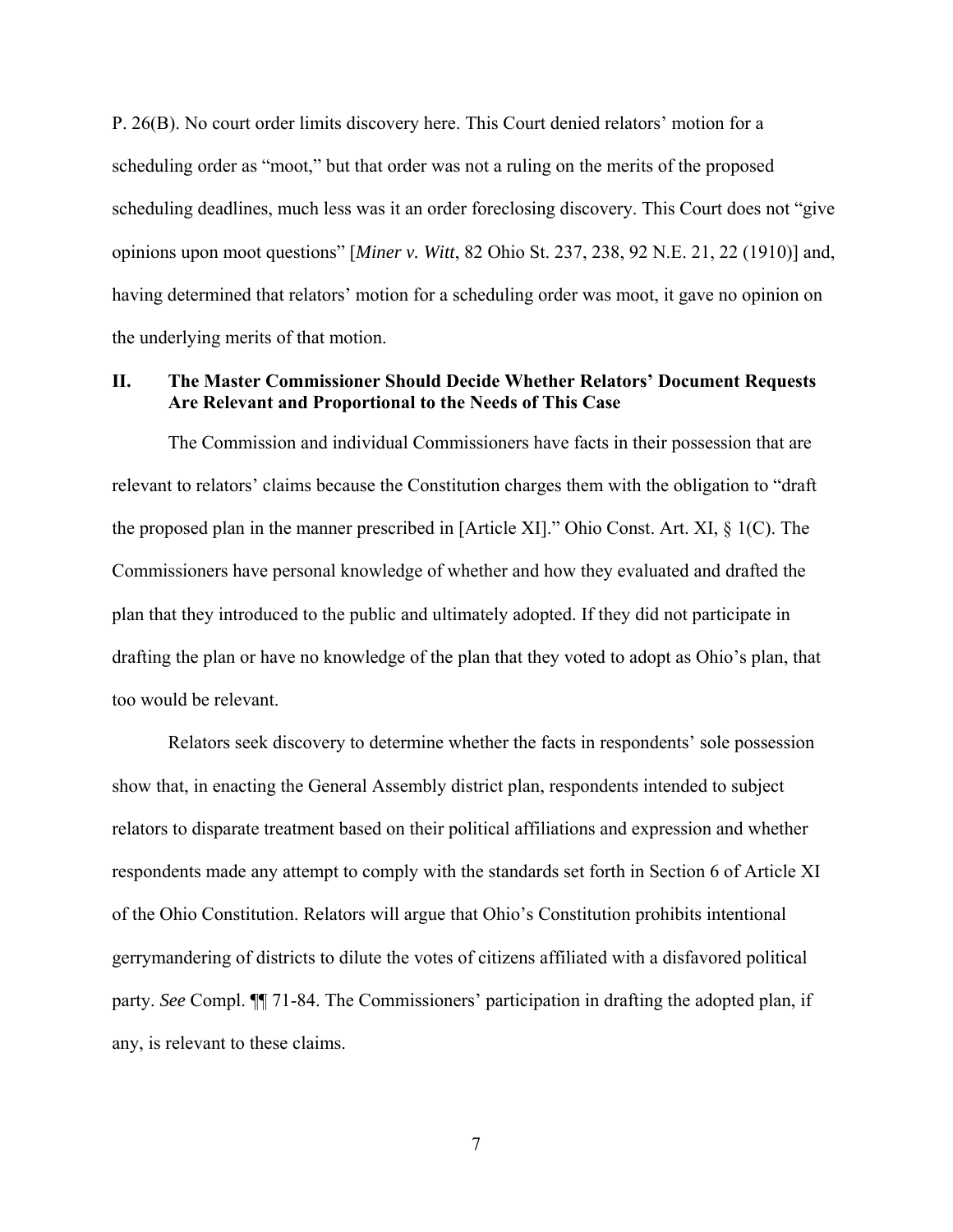Thus far, respondents have not asserted an objection that all of relators' document requests and interrogatories are legally irrelevant or seek only privileged information—in fact, they have taken the position that they need not respond at all. Respondents may oppose this motion, however, by arguing that respondents seek irrelevant information or that their requests are overly burdensome. If respondents make that argument in opposition, this Court should reject it. The master commissioner should decide, at a hearing on a motion to compel discovery, whether respondents' anticipated objections have any merit. The master commissioner will be in a position to rule on objections after respondents make them, assuming they do, on a request-byrequest basis and set reasonable parameters for responding to relators' discovery requests.

#### **CONCLUSION**

 For the foregoing reasons, relators respectfully request that this Court appoint a master commissioner and set a discovery hearing before the master commissioner at the earliest possible date to resolve discovery disputes and instruct the parties on their discovery obligations.

Dated: October 4, 2021 Respectfully submitted,

/s/ Danielle L. Stewart

Danielle L. Stewart (Ohio Bar No. 0084086) Reed Smith LLP Reed Smith Centre 225 Fifth Avenue Pittsburgh, PA 15222 Tel: 412-288-4583 Fax: 412-288-3063 dstewart@reedsmith.com

*Attorneys for Relators*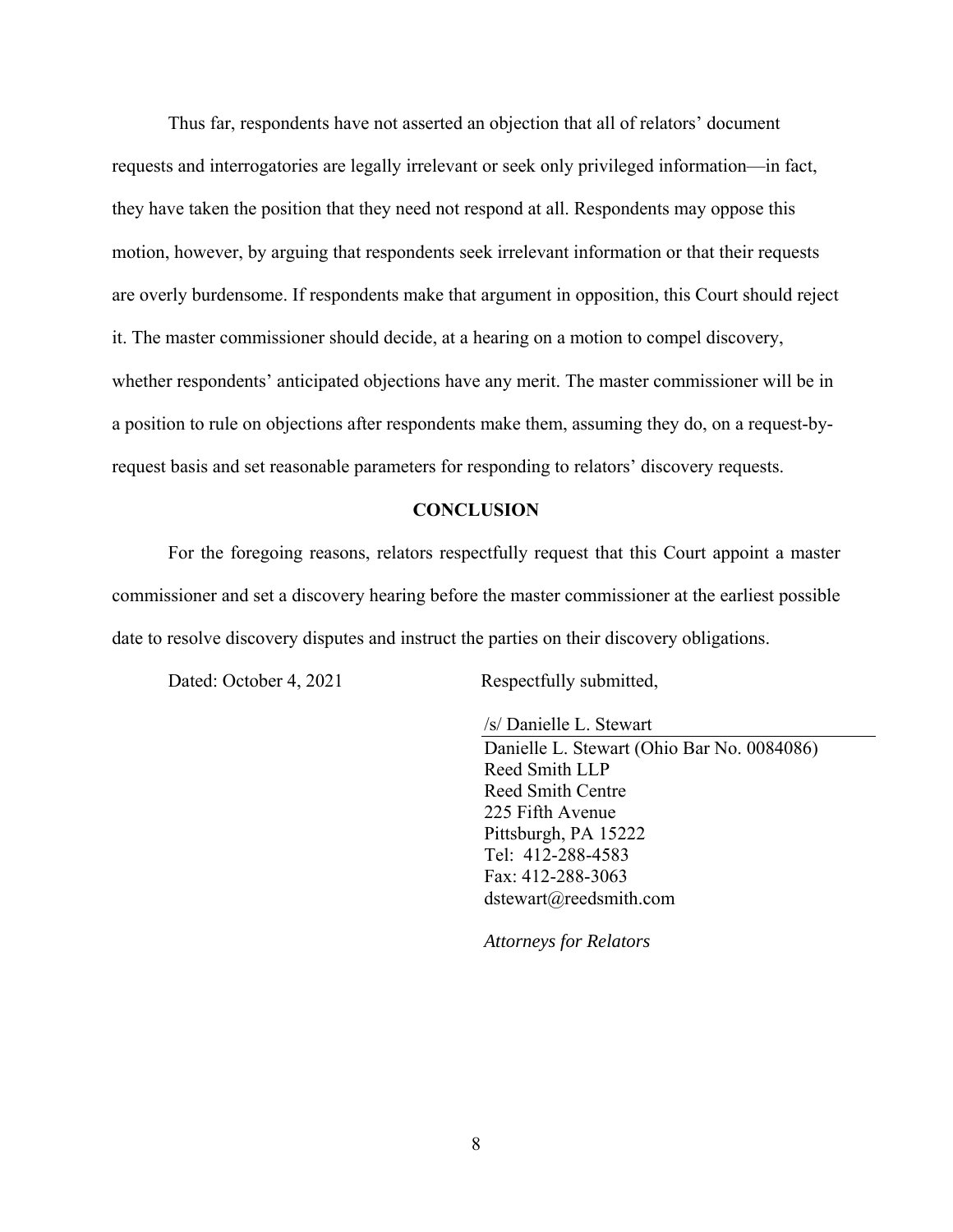### **CERTIFICATE OF SERVICE**

I, Danielle L. Stewart, hereby certify that on October 4, 2021, I caused a true and

correct copy of the foregoing Relator's Motion to Appoint a Master Commissioner for

Resolution of Discovery Disputes to be served by email upon the following:

Erik J. Clark (0078732) Ashley Merino (0096853) **ORGAN LAW LLP** ejclark@organlegal.com amerino@organlegal.com

*Special Counsel to Attorney General Dave Yost Counsel for Respondent The Ohio Redistricting Commission*

**DAVE YOST ATTORNEY GENERAL** Bridget C. Coontz (0072919) Julie M. Pfeiffer (006762) Constitutional Offices Section 30 E. Broad Street, 16th Floor Columbus, Ohio 43215 Tel: (614) 466-2872 Fax: (614)782-7592 Bridget.Coontz@OhioAGO.gov Julie.Pfeiffer@OhioAGO.gov

*Counsel for Respondents Ohio Governor DeWine, Ohio Secretary of State LaRose, and Ohio Auditor Faber*

W. Stuart Dornette (0002955) Beth A. Bryan (0082076) Philip D. Williamson (0097174) **TAFT STETTINIUS & HOLLISTER LLP** 425 Walnut St., Suite 1800 Cincinnati, OH 45202-3957 Tel: (513) 381-2838 Fax: (513) 381-0205 dornette@taftlaw.com bryan@taftlaw.com pwilliamson@taftlaw.com

Phillip J. Strach\* Thomas A. Farr\* John E. Branch, III\* Alyssa M. Riggins\* **NELSON MULLINS RILEY & SCARBOROUGH LLP** 4140 Parklake Avenue, Suite 200 Raleigh, NC 27612 Tel: (919) 329-3800 Fax: (919) 329-3799 phillip.strach@nelsonmullins.com tom.farr@nelsonmullins.com john.branch@nelsonmullins.com alyssa.riggins@nelsonmullins.com

*Counsel for Respondents Matt Huffman, President of the Ohio Senate, and Robert R. Cupp, Speaker of the Ohio House of Representatives* \**Pro Hac Vice Motions Forthcoming*